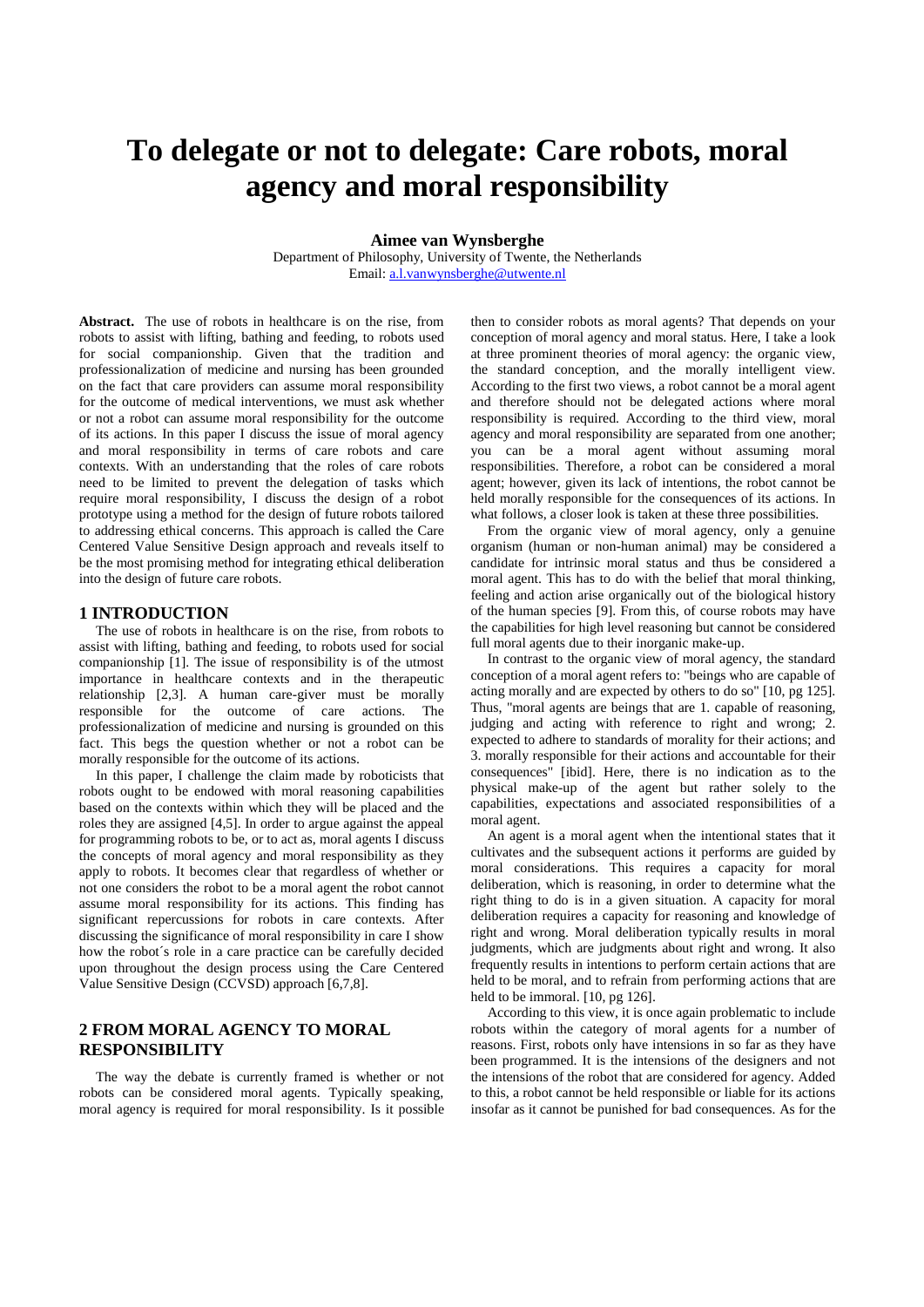reasoning capabilities of a robot, certain roboticists believe it is possible to program robots to have highly sophisticated reasoning capabilities making the robot intelligent enough to be considered a moral agent. This way of thinking brings us to the morally intelligent view of moral agency.

Dominant proponents of this view include Luciano Floridi and Jeff Sanders who claim that artificial intelligence opens new avenues when speaking of moral agents [11]. Specifically, technologies with highly sophisticated mechanisms for reasoning, capable of interacting with their environment, acting in an autonomous fashion, learning and adapting to their environment, ought to alter the discussion of moral agents. Their goal is to expand the category of moral agents such that it includes sophisticated technical artefacts, rather than to alter the concept of morality such that artefacts and humans engage in a practice of hybrid morality. Within this conception, Floridi and Sanders aim to disentangle the relationship between moral agency, accountability and moral responsibility. They argue that moral accountability is a necessary but insufficient condition for moral responsibility. According to their view, a moral agent, and ultimately a robot, may be considered a moral agent insofar as it may be considered accountable for its actions (and thus subject to censure); however, it may not be held responsible for its actions given that it lacks the intentions guiding it to make said decisions [ibid].

With this view, once again we are left with the issue of moral responsibility open; even if the robot is considered a moral agent given its sophisticated abilities for reasoning, learning from and adapting to its environment, it is still only accountable for its actions but not responsible.

To be clear, there is no agreement among scholars of robot ethics regarding the status of robots as moral agents but all signs point to: no, robots are not moral agents. As such, robots cannot bear moral responsibility and need not be programmed to have ethical reasoning capabilities. However, some robot scholars and roboticists argue that robots can and should be endowed with sophisticated ethical reasoning capabilities given the roles and contexts in which the robots will be placed. If we agree to this point and program the robot with ethical reasoning capabilities then, according to Floridi and Sanders, robots may be allowed into the category of moral agency. This is only possible by separating the concept of moral responsibility from moral agency. Consequently, this changes the focus of the debate. Now we need to understand the relationship that moral responsibility shares with the provision of good care. Is it possible to provide good care without the element of moral responsibility?

## **3 MORAL RESPONSIBILITY AND CARE CONTEXTS**

For care ethicist Joan Tronto, there are certain necessary and sufficient criteria which render care to be *good* care. When discussing the stages of a care practice Tronto refers to the moral element of responsibility in which a human care giver takes the praise and or blame (being liable) for the outcome of events or behaviour elicited by his/her actions or decisions [2]. This conception of responsibility provides a normative element to a care practice – care practices can be evaluated according to whether or not a clear chain or responsibility has been identified.

But as Tronto also points out, care is more complicated than the completion of one care task after another for which the lines

of responsibility can be clearly drawn. Care practices are intertwined with one another blurring the lines of responsibility from one care worker to another. As an example, consider the good of a patient undergoing surgical intervention; a surgeon is responsible for the physiological good of the patient but the surgical nurses as well as the post operative nurses are also responsible for the good of the patient. The surgical nurses are responsible for maintaining a sterile environment and the handling of surgical instruments, among other things. Post operative nurses are responsible for the changing of bandages, bathing of patients, monitoring patient vital signs and in most cases reporting to the surgeon on the progress of the patient. There is a clear chain of responsibility within the care institute delineating who is responsible for what. It is this chain that is used for solving issues of liability and that facilitates the trust society has in the professions of medicine and nursing.

Tronto also states that the concept of responsibility in care is about much more than merely taking the praise and or blame for actions. It is about having caring intensions, *caring about* patients and their wellbeing [2, 3]. Technologies do not have these intensions. While technologies play a crucial role in the provision of good care they are used as tools within the care process, ultimately it is the care providers and institutes that are morally responsible for meeting the needs of care receivers. In short, care must be fulfilled by an agent capable of intentional states and of assuming moral responsibility; a human moral agent.

## **4 ROLE DELEGATION AND CARE ROBOTS**

Consequently, in care contexts, regardless of whether or not the robot is considered to be a moral agent it cannot be delegated tasks which require moral responsibility. This statement has an important outcome for designers of care robots: the care robot must be designed intentionally to avoid being delegated a role for which a full moral agent (i.e. a human care giver) would traditionally be delegated. This means that the robot can still be delegated portions of a care practice but the robot cannot be delegated tasks which require moral reasoning capabilities as the robot cannot assume moral responsibility. How is this to be accomplished?

In 2012 I introduced an approach dedicated to the ethical evaluation and prospective design of care robots named the Care Centered Value Sensitive Design (CCVSD) approach [7,8]. The approach consists of a framework of components (context, practice, actors, type of robot/robot capabilities and manifestation of care values) used for either retrospective evaluations of current care robot prototypes or in the prospective design of future robots<sup>1</sup>. The components are intended to orient one from the care ethics stance and to focus the design team towards the ethically relevant dimensions as identified from the care ethics perspective.

Retrospective evaluations using the CCVSD approach revealed the relationship between care robot capabilities and the manifestation of care values [7]. In particular, a difference in the autonomy of a lifting robot altered the overall practice of lifting and the manifestation of care values such that a human-operated robot (e.g. a wearable exoskeleton) was shown to be the more

<u>.</u>

<sup>1</sup> For a theoretical explanation and justification of the components of the CCVSD framework please see references [7], [8], and [9]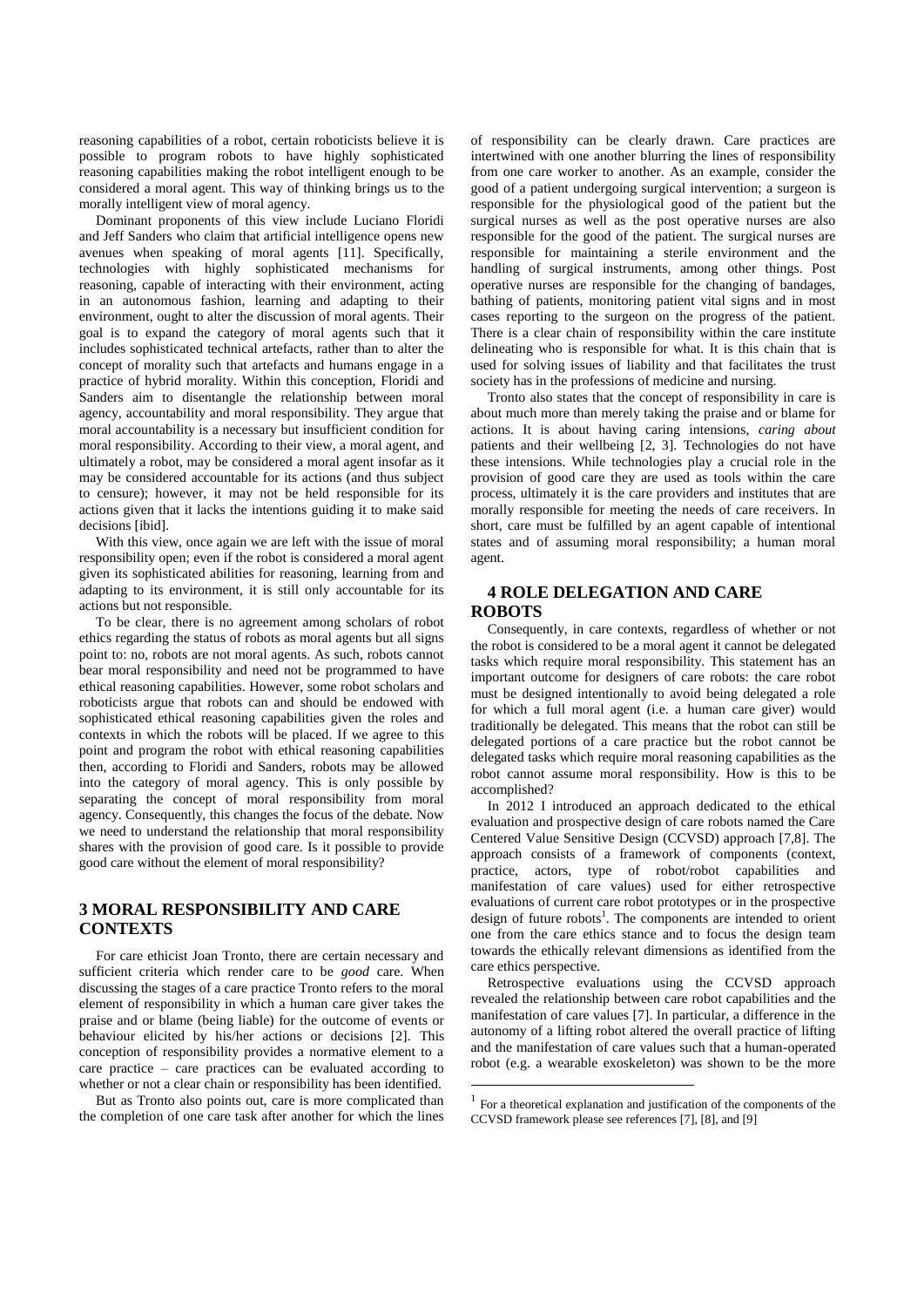ethically sound choice for lifting in a care institute over an autonomous robot or even the traditional mechanical lifts used in many hospitals today. This was revealed after careful consideration of the relationship this practice shared with the establishment of the therapeutic relationship.

The component of "context" was significant here in that the same robot may not be considered the ethical choice in a home context in which a relationship has already been established. Instead, the autonomous robot for lifting may provide a superior alternative for the provision of dignified care in a home setting in which a patient would prefer to have greater autonomy rather than relying on loved ones for such a vulnerable task.

Using the CCVSD approach for the prospective design of future robots revealed an additional strength of the approach, namely, it captured the relationship between care robot capabilities and the responsibility delegated to the care robot [6]. The CCVSD approach engages the design team in a deliberation of care robot capabilities and how these capabilities realize care values when used in context. Through this deliberation it is also possible to envision the robot in its context of use and to make explicit the chain of responsibility as well as the potential for misuse. Consequently, by making the chain of responsibility explicit it is possible to track and limit the amount and type of responsibility delegated to the robot. By `kind´ of responsibility I am referring to a difference between moral responsibility and other forms that bear no moral impact. An action bearing no moral responsibility may be the kind of jello given to a patient. An example of an action that bears moral responsibility may be decisions regarding whether or not to intubate a patient, whether or not to maintain a patient on life support, or other triage decisions.

The example used to demonstrate the prospective use of the CCVSD approach was a robot prototype named the "Wee-bot" [6]. To be clear this is not an actual robot but a suggestion I made based on current robotics technologies and my experience in care contexts observing the practices and needs of care workers. The "Wee-bot" robot can be used for the collection of urine samples in pediatric oncology wards of a hospital to ensure the safety and wellbeing of the nurses in this ward<sup>2</sup>. Through deliberation of the potential capabilities of the robot it was possible to make clear how these capabilities changed the amount and type of responsibility delegated to the robot. Three robot scenarios were discussed presenting robotic platforms with varying capabilities:

- i. A mobile robot that can travel through the hospital corridors and elevators avoiding obstacles via its sensors (thus, autonomously) but that is humanoperated for urine retrieval and testing
- ii. A mobile robot that not only travels throughout the hospital autonomously but also travels inside the patient's room and collects the urine sample autonomously
- iii. A mobile robot that acts autonomously for travel and sample collection the nurse must identify themselves to the robot prior to its entry into the hospital room

1

When discussing the capabilities of the human-operated robot in scenario (i) the robot´s role is to collect the urine sample but the responsibility for the safe and successful completion of the task lies with the human care giver. A problem does exist when one considers that the robot could minimize the efficiency of the care practice and detract the attentiveness of the nurse from the patient to the robot.

The second scenario (ii) was suggested to mitigate concerns of the nurse's attentiveness but raised significant concerns of responsibility. In this scenario the robot takes over the entire role of urine collection and testing and thus the associated responsibility. As such, the robot is delegated the same amount and kind of responsibility as was originally delegated to the human care giver. The robot is responsible for: deciding when to do urine retrieval and testing; informing and interacting with the patient whose urine was being collected and tested; collecting and testing the urine sample; and, passing on the test results to the appropriate oncologist.

Given this scenario it is then possible to assume that the nurse may not feel needed for this practice and may not be present when the robot is acting. What would happen if the test is not taken at the right time or the results are not sent to the appropriate oncologist? The administration of chemotherapy drugs are a crucial part of cancer treatment and as such need to be monitored closely. If this step were not completed there could be life and death consequences. Would the nurse even know that something went wrong? In the instance that something goes wrong and we can place accountability on the robot who is to blame and thus liable?

With these concerns in mind the final scenario of the paper (iii) was presented to balance the distribution of responsibility within the nurse-robot network; the robot is endowed with autonomous capabilities for travelling throughout the hospital as well as for sample collection and urine testing but it is necessary for the nurse to identify themselves to the robot before the robot can begin their task.

*Identification could be through voice commands, facial recognition, retinal scans, finger print analysis etc. This gives the robot permission to enter the room but also ensures that the nurse is present and responsible for the practice. To strengthen this interaction, the robot could be programmed with semantic links endowing the robot with the capacity of knowing 'why' it must ensure the presence of the nurse. The robot may also be designed such that when it leaves the hospital room it must also interact with the nurse prior to sending the information to the oncologist. What's more, once the information has been sent to the oncologist the robot requires that the nurse 'sign-off', in a manner of speaking, before the robot is able to leave the room*. [6, pg 438]

In this scenario the amount of responsibility delegated to the robot is minimized and the kind of responsibility is no longer in terms of the robot making any decisions regarding urine testing. The robot's role is to collect and test the urine sample in a safe and efficient way but this time under the oversight of the nurse. All decision making responsibilities pertaining to the patient's preferences remain in the domain of the nurse. What's more, the responsibility of the nurse is still to ensure that: the collection of urine is taken, the test is made, and the results are passed onto the appropriate oncologist.

The practice of urine collection and testing in the pediatric oncology ward differs now from before the robot was introduced

 $2^{2}$  For a detailed description of the robot prototype please reference [6]